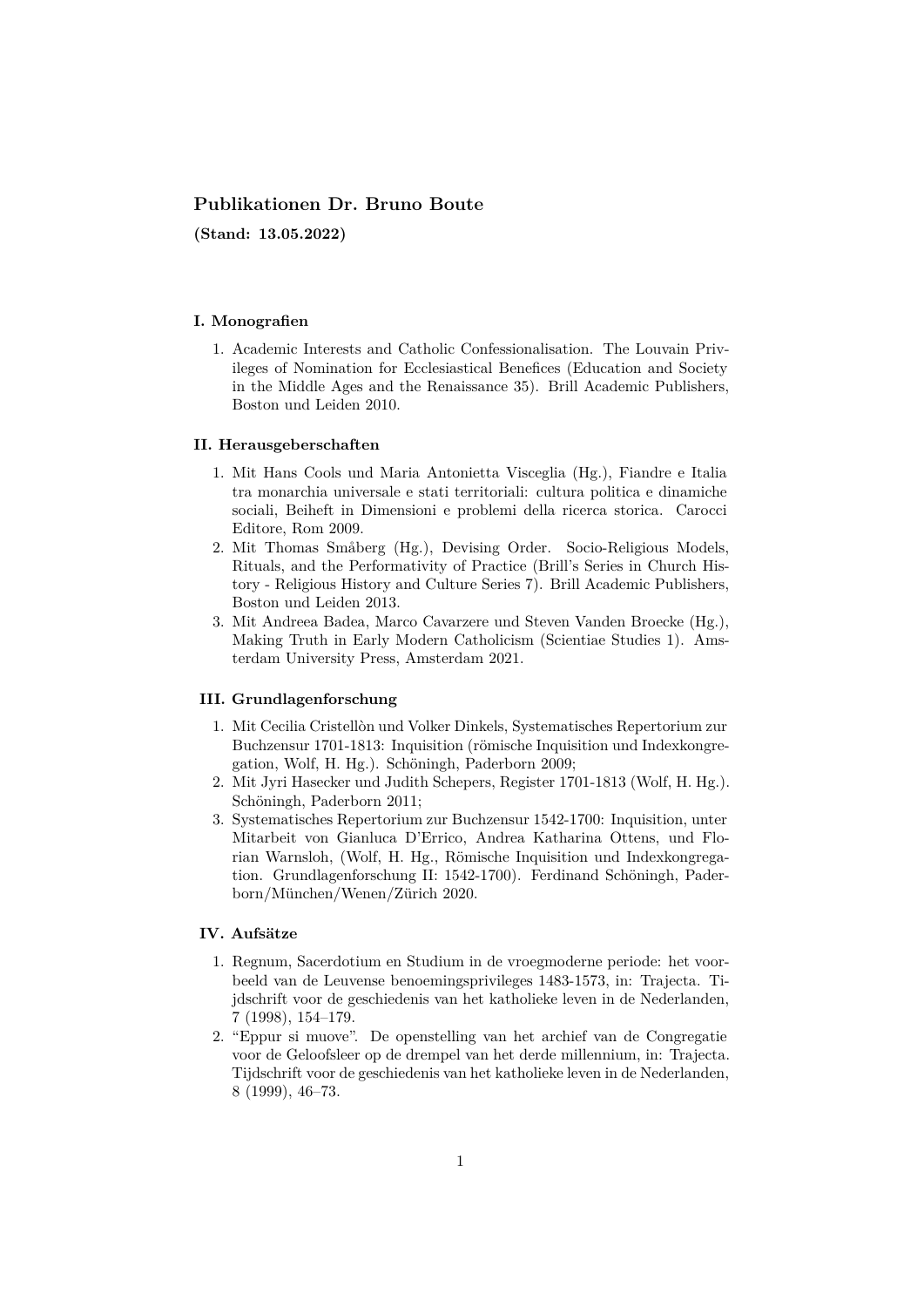- 3. Humanists in the Corridors of Power. An Unedited Letter from Albertus Pighius, in: Lias, 26 (1999), 3–16.
- 4. Undigested Past. The Archives of the Roman Congregation for the Doctrine of the Faith, in: Bulletin de l'Institut Historique belge à Rome, 70 (2001), 243–285.
- 5. Towards uniform database structures for prosopographical research: work in progress in University History. The example of the Lovanienses Database, in: Keats-Rohan, K.S.B. (Hg.), Resourcing Sources (Prosopographica et Genealogica 7) (Oxford 2002), 35–48.
- 6. Interessi accademici e confessionalismo cattolico nei Paesi Bassi Arciducali: i privilegi di nomina ai benefici ecclesiastici dell'Università di Lovanio (1598-1621), in: Annali di Storia delle Università Italiane, 7 (2003), 477– 480.
- 7. Academics in Action. Scholarly Interests and Policies in the Early Counter Reformation: the Reform of the University of Louvain 1607-1617, in: History of Universities, 17 (2003), 34–89.
- 8. "Pro muro sunt domui Israel." Heretics, Ecclesiastical Benefices and Academics in the Confessional Age; in Hurtubize, P. (Hg.), De la Réforme à la Révolution: l'Université Catholique à l'Epoque Moderne XVIe-XVIIIe siècles (Parijs 2005), 232–282.
- 9. Imagines Academiae. Rolnegotiatie, academische netwerken en katholieke confessionalisering in aartshertogelijk België (1598-1621): de Leuvense casus, in Handelingen van de Koninklijke Zuidnederlandse Maatschappij, 59 (2006), 203–231.
- 10. Assolutismo e autonomia accademica: verso un altro approcio. La riforma dell'università di Lovanio all'inizio del Seicento, Atti del Convegno Internazionele Gli statuti Universitari: tradizione dei testi e valenze politiche. Dall'originarietà degli Studi Generali all'autonomia delle Università degli Studi, (CLUEB: Bologna 2007), 265–288.
- 11. Que ceulx de Flandres se disoijent tant catholicques, et ce neantmoings les hereticques mesmes ne scauroijent faire pir. The Multiplicity of Catholicism and Roman Attitudes in the Correspondence of the Nunciature of Flanders under Paul V (1598-1621), in: A. Koller (Hg.), Die Aussenbeziehungen der römischen Kurie unter Paul V. Borghese (1605-1621) (Max Niemeyer: Tübingen 2008), 457–492.
- 12. Mit M.A. Visceglia, Cultura e prassi politiche tra Fiandre e Italia nel Seicento: Note introduttive, in: Dimensioni e problemi della ricerca storica, 2009 (2), 7–17.
- 13. The Trial of Melchisedek. Bureaucrats of the Faith in Rome and Engineers of the Sacred in Flanders 1606-1609, in: Cristianesimo nella Storia, (2010), 189–221.
- 14. Our man in Rome. Peter Lombard, agent of the University of Louvain, at the grand theatre of European politics, 1598-1612, in O'Connor, T. und Lyons, M.A. (Hg.), The Ulster Earls in Baroque Europe. Refashioning Irish identities, 1600-1800 (Four Courts Press: Dublin 2010), 110–141.
- 15. Saint, Scholar, Exorcist? About Jacobus Jansonius, Professor at the University of Louvain 1547-1625, in Delsaert, P. et al. (Hg.), The Quintessence of Lives: Intellectual Biographies in the Low Countries presented to Jan Roegiers (Brepols: Turnhout 2010), 83–110.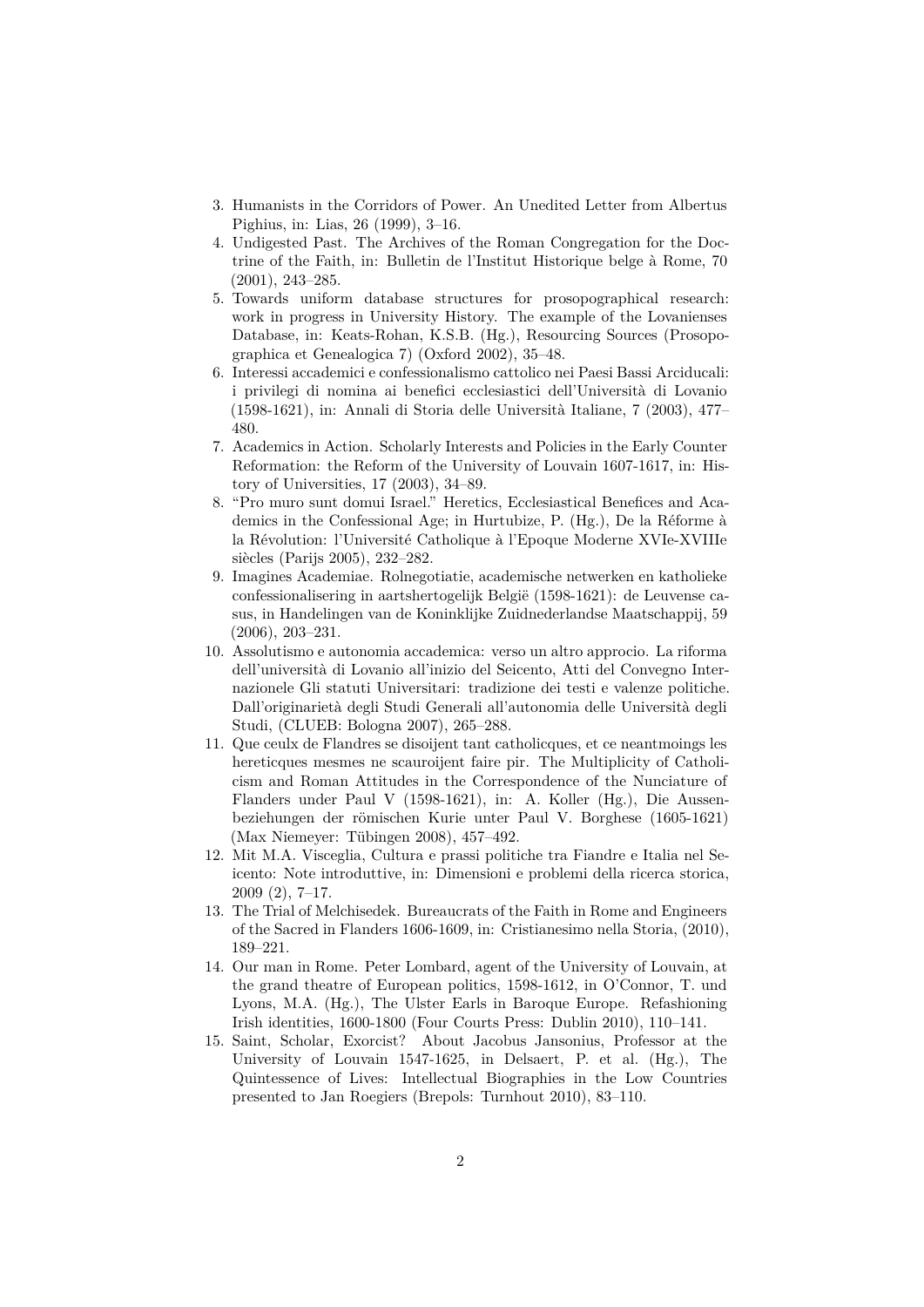- 16. Schreiben, Zensieren und Praktizieren: die Aufklärung und die Geburt des praktizierenden Christen, in Wolf, H. (Hg.), Inquisitionen und Buchzensur im Zeitalter der Aufklärung, (Schöningh: Paderborn 2011), 431–442.
- 17. Mit Thomas Småberg, Introduction, in: Boute, B. en Småberg, T. (Hg.), Devising Order. Socio-Religious Models, Rituals, and the Performativity of Practice (Brill's Series in Church History 60 - Religious History and Culture Series 7) (Brill Academic Publishers: Boston und Leiden 2013), 1–17.
- 18. Engineering the Sacred. Perspectives for Research into Sacramental Practice and Conflicts over Sacraments in the 17th Century, in: Boute, B. und Småberg, T. (Hg.), Devising Order. Socio-Religious Models, Rituals, and the Performativity of Practice (Brill's Series in Church History 60 - Religious History and Culture Series 7) (Brill Academic Publishers: Boston und Leiden 2013), 223–242.
- 19. Universitätsreform und Konfessionalisierungspolitik: das Beispiel der Habsburgischen Niederlande und Burgund (Löwen, Douai, Dole) (1590-1620), in: Kintzinger, M., Wagner, W. und Crispin, J. (Hg.), Universität – Reform: Ein Spannungsverhältnis von langer Dauer (12.-21. Jahrhundert) (Veröffentlichungen der Gesellschaft für Universitäts- und Wissenschaftsgeschichte) (Schwabe Verlag, Basel 2018), 87–129.
- 20. Mit Tobias Daniels, Rotuli und Suppliken, in: De Boer, J.-H., Füssel, M. und Schuh, M. (Hg.), Universitäre Gelehrtenkultur vom 13.-16. Jahrhundert. Ein interdisziplinäres Quellen- und Methodenhandbuch (Franz Steiner Verlag; Stuttgart 2018), 139–152.
- 21. The Pope's Men. Transnational Clerical Elites, Papal Universalism, and Bureaucratic Practice, in: Cabibbo, S. und Serra, A. (Hg.), Venire a Roma, restare a Rome: forastieri e stranieri fra Quattro e Settecento (RomaTre-Press, Rom 2018), 169–178.
- 22. Inquisitori romani e Ingegneri della Salvezza nelle Fiandre: la "Guerra dei confessionali" nel Secondo Seicento alla luce della censura libraria', in: Cifres, A. (Hg), Memoria Fidei IV. L'Inquisizione Romana e i suoi archivi a vent'anni dall'apertura dell'ACDF. Atti del Convegno Roma, 15-17 maggio 2018. (Gangemi Editore, Rom 2019), 255–267.
- 23. Lombard, Peter, in: Hasecker, J. und Schepers, J. (Hg.), Personen und Profile (Wolf, H. Hg., Römische Inquisition und Indexkongregation. Grundlagenforschung II: 1542-1700) (Ferdinand Schöningh, Paderborn/München/Wenen/Zürich 2020).
- 24. Liturgy and Bureaucracy–Bureaucracy as Liturgy, in: Corswarem, E. und Berti, M. (Hg.), *Music and the Identity Process: the National Churches in Rome in the Early Modern Period* (Turnhout: Brepols 2019) 254–257.
- 25. Mit Andreea Badea, Marco Cavarzere, und Steven Vanden Broecke, A Product's Glamour. Credibility, or the Manufacture and Administration of Truth in Early Modern Catholicism, in: Badea, A., Boute, B., Cavarzere, M. und Vandenbroecke, S. (Hg.) Making Truth in Early Modern Catholicism (Scientiae Series 1) (Amsterdam University Press: Amsterdam 2021), 7–38.